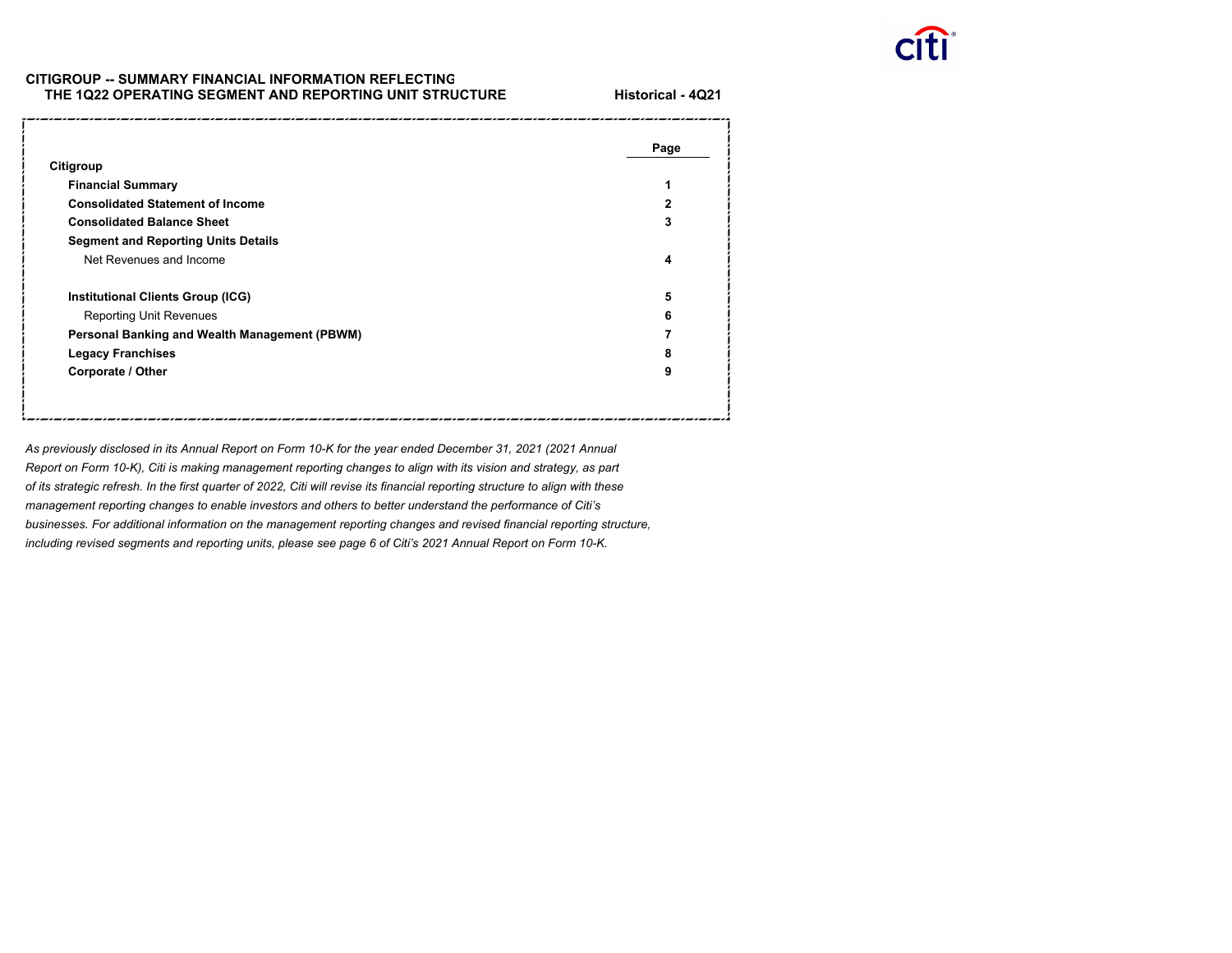#### **CITIGROUP FINANCIAL SUMMARY**

(In millions of dollars, except per share amounts and as otherwise noted)

|                                                                                                                   |     | Full<br>Year<br>2017 |                         | Full<br>Year<br>2018 |            | Full<br>Year<br>2019 |    | Full<br>Year<br>2020 |          | Full<br>Year<br>2021 | FY 2021 vs.<br>FY 2020 Increase/<br>(Decrease) |
|-------------------------------------------------------------------------------------------------------------------|-----|----------------------|-------------------------|----------------------|------------|----------------------|----|----------------------|----------|----------------------|------------------------------------------------|
|                                                                                                                   |     |                      |                         |                      |            |                      |    |                      |          |                      |                                                |
| Total revenues, net of interest expense <sup>(1)(2)</sup>                                                         | s   | 73,693               | \$                      | 74,036               | - S        | 75,067               | s  | 75,501               | s        | 71,884               | (5%)                                           |
| Total operating expenses <sup>(1)(3)</sup>                                                                        |     | 43,481               |                         | 43,023               |            | 42,783               |    | 44,374               |          | 48,193               | 9%                                             |
| Net credit losses (NCLs)                                                                                          |     | 7,076                |                         | 7,113                |            | 7,768                |    | 7,611                |          | 4,895                | (36%)                                          |
| Credit reserve build / (release) for loans                                                                        |     | 427                  |                         | 241                  |            | 450                  |    | 8.311                |          | (7,998)              | <b>NM</b>                                      |
| Provision / (release) for unfunded lending commitments                                                            |     | (161)                |                         | 113<br>101           |            | 92                   |    | 1,446                |          | (788)                | <b>NM</b>                                      |
| Provisions for benefits and claims, HTM debt securities and other assets                                          |     | 109                  |                         |                      |            | 73                   |    | 127                  |          | 113                  | $(11\%)$                                       |
| Provisions for credit losses and for benefits and claims<br>Income from continuing operations before income taxes |     | 7,451<br>22,761      |                         | 7,568<br>23,445      |            | 8,383<br>23,901      |    | 17,495<br>13,632     |          | (3,778)<br>27,469    | NM<br><b>NM</b>                                |
| Income taxes $(4)$                                                                                                |     | 29,388               |                         | 5,357                |            | 4,430                |    | 2,525                |          | 5,451                | <b>NM</b>                                      |
| Income from continuing operations                                                                                 |     | (6, 627)             |                         | 18,088               |            | 19.471               |    | 11,107               |          | 22.018               | 98%                                            |
| Income (loss) from discontinued operations, net of taxes                                                          |     | (111)                |                         | (8)                  |            | (4)                  |    | (20)                 |          | 7                    | <b>NM</b>                                      |
| Net income before noncontrolling interests                                                                        |     | (6, 738)             |                         | 18,080               |            | 19,467               |    | 11,087               |          | 22,025               | 99%                                            |
| Net income (loss) attributable to noncontrolling interests                                                        |     | 60                   |                         | 35                   |            | 66                   |    | 40                   |          | 73                   | 83%                                            |
| Citigroup's net income                                                                                            |     | (6, 798)             | \$                      | 18,045               | \$         | 19,401               | \$ | 11,047               | -S       | 21,952               | 99%                                            |
|                                                                                                                   |     |                      |                         |                      |            |                      |    |                      |          |                      |                                                |
| Diluted earnings per share:                                                                                       |     |                      |                         |                      |            |                      |    |                      |          |                      |                                                |
| Income from continuing operations                                                                                 |     | (2.94)               | \$                      | 6.69                 | - \$       | 8.04                 | \$ | 4.73                 | - \$     | 10.14                | <b>NM</b>                                      |
| Citigroup's net income                                                                                            |     | (2.98)               | $\overline{\mathbf{s}}$ | 6.68                 | s,         | 8.04                 | s, | 4.72                 | ॱऽ       | 10.14                | <b>NM</b>                                      |
| Shares (in millions):                                                                                             |     |                      |                         |                      |            |                      |    |                      |          |                      |                                                |
| Average basic                                                                                                     |     | 2,698.5              |                         | 2,493.3              |            | 2,249.2              |    | 2,085.8              |          | 2,033.0              | (3%)                                           |
| Average diluted                                                                                                   |     | 2,698.5              |                         | 2,494.7              |            | 2,265.3              |    | 2,099.0              |          | 2,049.4              | (2%)                                           |
| Common shares outstanding, at period end                                                                          |     |                      |                         |                      |            |                      |    |                      |          |                      |                                                |
| Preferred dividends                                                                                               | S   | 1,213                | \$                      | 1,174                | - \$       | 1.109                | \$ | 1.095                | <b>S</b> | 1.040                | (5%)                                           |
|                                                                                                                   |     |                      |                         |                      |            |                      |    |                      |          |                      |                                                |
| Income allocated to unrestricted common shareholders - basic                                                      |     |                      |                         |                      |            |                      |    |                      |          |                      |                                                |
| Income from continuing operations                                                                                 | \$  | (7, 937)             | \$                      | 16,680               | \$         | 18.174               | \$ | 9,899                | \$       | 20,751               | <b>NM</b>                                      |
| Citigroup's net income                                                                                            | \$  | (8,048)              | \$                      | 16,672               | - S        | 18.171               | \$ | 9,879                | \$       | 20,758               | <b>NM</b>                                      |
|                                                                                                                   |     |                      |                         |                      |            |                      |    |                      |          |                      |                                                |
| Income allocated to unrestricted common shareholders - diluted                                                    |     |                      |                         |                      |            |                      |    |                      |          |                      |                                                |
| Income from continuing operations                                                                                 | \$  | (7,937)              | \$                      | 16,680               | \$         | 18,207               | \$ | 9,930                | \$       | 20,781               | <b>NM</b>                                      |
| Citigroup's net income                                                                                            | S.  | (8,048)              | \$                      | 16,672               | $^{\circ}$ | 18,204               | \$ | 9,909                | \$       | 20,788               | <b>NM</b>                                      |
|                                                                                                                   |     |                      |                         |                      |            |                      |    |                      |          |                      |                                                |
| Regulatory capital ratios and performance metrics:                                                                |     |                      |                         |                      |            |                      |    |                      |          |                      |                                                |
| Common Equity Tier 1 (CET1) Capital ratio <sup>(6)(7)(8)</sup>                                                    |     | 12.36%               |                         | 11.86%               |            | 11.79%               |    | 11.51%               |          | 12.25%               |                                                |
| Tier 1 Capital ratio <sup>(6)(7)(8)</sup>                                                                         |     | 14.06%               |                         | 13.43%               |            | 13.33%               |    | 13.06%               |          | 13.91%               |                                                |
| Total Capital ratio <sup>(6)(7)(8)</sup>                                                                          |     | 16.30%               |                         | 16.14%               |            | 15.87%               |    | 15.33%               |          | 16.04%               |                                                |
| Supplementary Leverage ratio (SLR) <sup>(7)(8)(9)</sup>                                                           |     | 6.68%                |                         | 6.40%                |            | 6.20%                |    | 6.99%                |          | 5.73%                |                                                |
| Return on average assets                                                                                          |     | (0.36%)              |                         | 0.94%                |            | 0.98%                |    | 0.50%                |          | 0.94%                |                                                |
| Return on average common equity                                                                                   |     | $(3.9\%)$            |                         | 9.4%                 |            | 10.3%                |    | 5.7%                 |          | 11.5%                |                                                |
| Efficiency ratio (total operating expenses/total revenues, net)                                                   |     | 59.0%                |                         | 58.1%                |            | 57.0%                |    | 58.8%                |          | 67.0%                |                                                |
| Balance sheet data (in billions of dollars, except per share amounts):                                            |     |                      |                         |                      |            |                      |    |                      |          |                      |                                                |
| Total assets                                                                                                      | \$. | 1,842.5              | \$.                     | 1,917.4              | - \$       | 1,951.2              | \$ | 2,260.1              | s        | 2,291.4              |                                                |
| Total average assets                                                                                              |     | 1,875.5              |                         | 1,920.2              |            | 1,978.8              |    | 2,226.5              |          | 2,347.7              | 5%                                             |
| Total deposits                                                                                                    |     | 959.8                |                         | 1.013.2              |            | 1.070.6              |    | 1.280.7              |          | 1.317.2              |                                                |
| Citigroup's stockholders' equity                                                                                  |     | 200.7                |                         | 196.2                |            | 193.2                |    | 199.4                |          | 202.0                |                                                |
| Book value per share                                                                                              |     | 70.62                |                         | 75.05                |            | 82.90                |    | 86.43                |          | 92.21                |                                                |
| Tangible book value per share                                                                                     |     | 60.16                |                         | 63.79                |            | 70.39                |    | 73.67                |          | 79.16                |                                                |
|                                                                                                                   |     |                      |                         |                      |            |                      |    |                      |          |                      |                                                |
| Direct staff (in thousands)                                                                                       |     | 209                  |                         | 204                  |            | 200                  |    | 210                  |          | 223                  |                                                |

(1) During 2021, Citi reclassified deposit insurance expenses from Interest expense to Other operating expenses for all periods presented. For additional information, see Note 29 in Notes to Consolidated Financial Statements in Citi's 2021 Annual Report on Form 10-K.

(2) 2021 includes an approximate \$680 million loss on sale (approximately \$580 million after-tax), related to the announced sale of Citi's consumer banking operations in Australia. (3) 2021 includes an approximate \$1.052 billion charge (approximately \$792 million after-tax), in connection with the Voluntary Early Retirement Plan (VERP) related to the announced wind-down of Citi's consumer banking operations in Korea.

(4) 2021 includes an approximate \$600 million benefit from a reduction in Citi's valuation allowance related to its Deferred Tax Assets (DTAs).

(5) Not used.

(6) Citi's reportable CET1 Capital and Tier 1 Capital ratios were derived under the U.S. Basel III Advanced Approaches as of December 31, 2020, and the U.S. Basel III Standardized Approach for all other periods presented. Citi's reportable Total Capital ratios were derived under the U.S. Basel III Advanced Approaches framework for all periods presented. The reportable ratios represent the more binding of each of the three risk-based capital ratios (CET1 Capital, Tier 1 Capital and Total Capital) under both the Standardized Approach and the Advanced Approaches under the Collins Amendment.

(7) Commencing January 1, 2020, Citi has elected to apply the modified transition provision related to the impact of the CECL accounting standard on regulatory capital, as provided by the U.S. banking agencies' September 2020 final rule. For additional information, see "Capital Resources" in Citi's 2021 Form 10-K.

(8) Citigroup's risk-based capital ratios and Supplementary Leverage Ratio reflect full implementation of the U.S. Basel III rules for all periods. As of December 31, 2017, these ratios are non-GAAP financial measures, which reflect full implementation of regulatory capital adjustments and deductions prior to the effective date of January 1, 2018.

(9) As of December 31, 2020, Citigroup's Total Leverage Exposure (the Supplementary Leverage Ratio denominator) temporarily excluded U.S. Treasuries and deposits at Federal Reserve Banks. For additional information, see "Capital Resources" in Citi's 2021 Form 10-K.

Note: Ratios and variance percentages are calculated based on the displayed amounts. NM Not meaningful.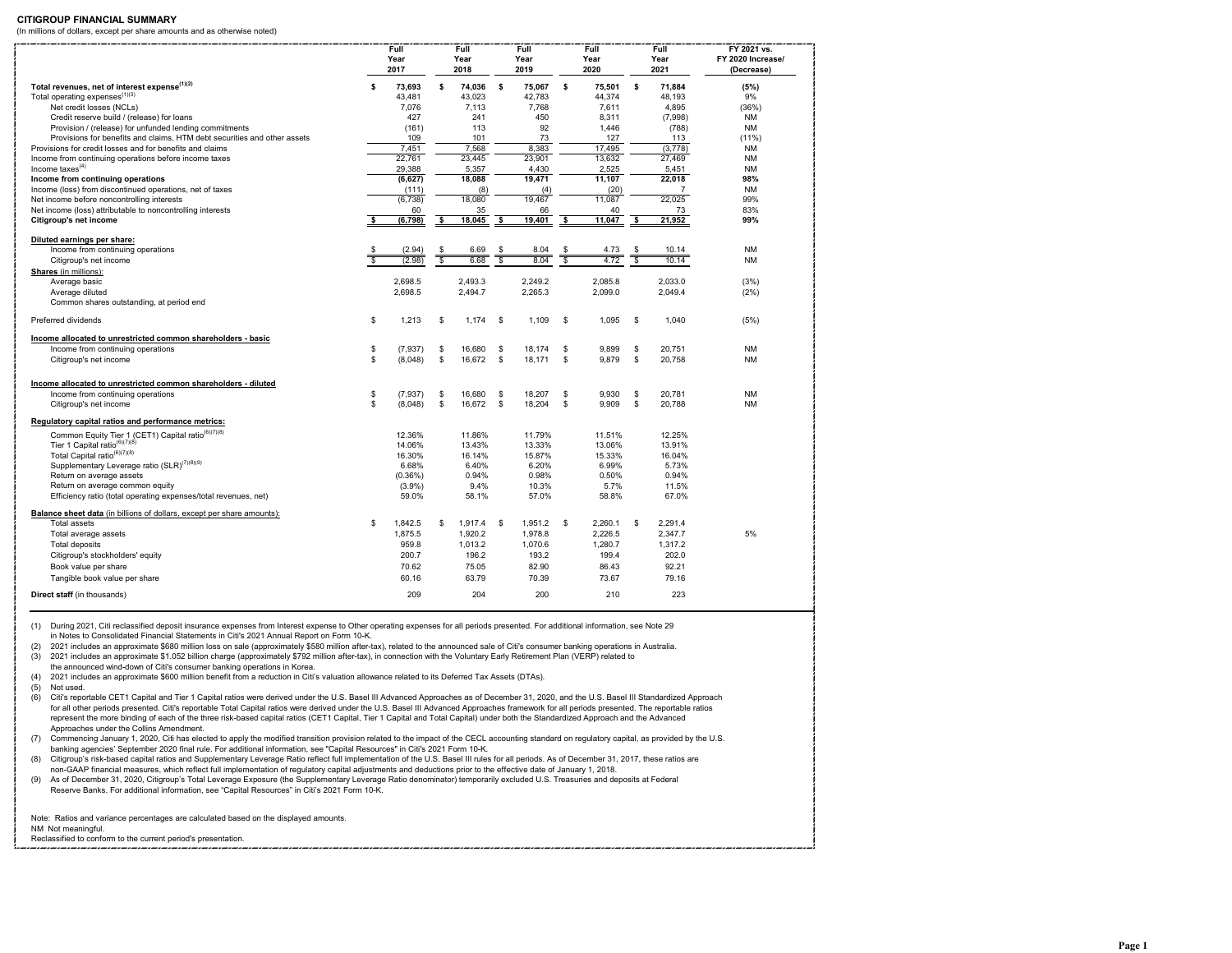# **CITIGROUP CONSOLIDATED STATEMENT OF INCOME**

(In millions of dollars)

|                                                                       | Full<br>Year<br>2017 | Full<br>Year<br>2018 | Full<br>Year<br>2019 | Full<br>Year<br>2020 | Full<br>Year<br>2021 | FY 2021 vs.<br>FY 2020 Increase/<br>(Decrease) |
|-----------------------------------------------------------------------|----------------------|----------------------|----------------------|----------------------|----------------------|------------------------------------------------|
| <b>Revenues</b>                                                       |                      |                      |                      |                      |                      |                                                |
| Interest revenue                                                      | 61,579<br>S          | \$<br>70,828         | \$<br>76,510         | \$<br>58.089         | \$<br>50.475         | (13%)                                          |
| Interest expense <sup>(1)</sup>                                       | 15,269               | 23,084               | 28,382               | 13,338               | 7,981                | (40%                                           |
| Net interest income $(NII)^{(2)}$                                     | 46,310               | 47,744               | 48,128               | 44,751               | 42,494               | (5%)                                           |
| Commissions and fees                                                  | 12,707               | 11,857               | 11,746               | 11,385               | 13,672               | 20%                                            |
| Principal transactions                                                | 8,940                | 8,905                | 8,892                | 13,885               | 10,154               | (27%)                                          |
| Administrative and other fiduciary fees                               | 3,584                | 3,580                | 3,411                | 3,472                | 3,943                | 14%                                            |
| Realized gains (losses) on investments                                | 778                  | 421                  | 1,474                | 1,756                | 665                  | (62%)                                          |
| Impairment losses on investments and other assets                     | (63)                 | (132)                | (32)                 | (165)                | (206)                | (25%)                                          |
| Provision for credit losses on AFS debt securities <sup>(3)</sup>     |                      |                      |                      | (3)                  | (3)                  | $\sim$                                         |
| Other revenue (loss)                                                  | 1,437                | 1,661                | 1,448                | 420                  | 1,165                | <b>NM</b>                                      |
| Total non-interest revenues (NIR) <sup>(2)</sup>                      | 27,383               | 26,292               | 26,939               | 30,750               | 29,390               | (4% )                                          |
| Total revenues, net of interest expense                               | 73,693               | 74,036               | 75,067               | 75,501               | 71,884               | (5%)                                           |
| Provisions for credit losses and for benefits and claims              |                      |                      |                      |                      |                      |                                                |
| Net credit losses                                                     | 7,076                | 7,113                | 7,768                | 7,611                | 4,895                | (36%)                                          |
| Credit reserve build / (release) for loans                            | 427                  | 241                  | 450                  | 8,311                | (7,998)              | <b>NM</b>                                      |
| Provision for credit losses on loans                                  | 7,503                | 7,354                | 8,218                | 15,922               | (3, 103)             | <b>NM</b>                                      |
| Provision for credit losses on held-to-maturity (HTM) debt securities |                      |                      |                      | 7                    | (3)                  | <b>NM</b>                                      |
| Provision for credit losses on other assets                           |                      | J.                   | $\overline{a}$       | $\overline{7}$       | ÷.                   | $(100\%)$                                      |
| Policyholder benefits and claims                                      | 109                  | 101                  | 73                   | 113                  | 116                  | 3%                                             |
| Provision for credit losses on unfunded lending commitments           | (161)                | 113                  | 92                   | 1,446                | (788)                | <b>NM</b>                                      |
| Total provisions for credit losses and for benefits and claims        | 7,451                | 7,568                | 8,383                | 17,495               | (3, 778)             | <b>NM</b>                                      |
|                                                                       |                      |                      |                      |                      |                      |                                                |
| <b>Operating expenses</b>                                             |                      |                      |                      |                      |                      |                                                |
| Compensation and benefits                                             | 21,181               | 21,154               | 21,433               | 22,214               | 25,134               | 13%                                            |
| Premises and equipment                                                | 2,453                | 2,324                | 2,328                | 2,333                | 2,314                | (1%)                                           |
| Technology / communication                                            | 6,909                | 7,193                | 7,077                | 7,383                | 7,828                | 6%                                             |
| Advertising and marketing                                             | 1,608                | 1,545                | 1,516                | 1,217                | 1,490                | 22%                                            |
| Other operating $(1)$                                                 |                      |                      |                      |                      |                      | 2%                                             |
|                                                                       | 11,330               | 10,807               | 10,429               | 11,227               | 11,427               |                                                |
| <b>Total operating expenses</b>                                       | 43.481               | 43,023               | 42,783               | 44,374               | 48,193               | 9%                                             |
| Income from continuing operations before income taxes                 | 22,761               | 23,445               | 23,901               | 13,632               | 27,469               | <b>NM</b>                                      |
| Provision for income taxes $^{(4)}$                                   | 29,388               | 5,357                | 4,430                | 2,525                | 5,451                | <b>NM</b>                                      |
| Income (loss) from continuing operations                              | (6,627)              | 18,088               | 19,471               | 11,107               | 22,018               | 98%                                            |
| <b>Discontinued operations</b>                                        |                      |                      |                      |                      |                      |                                                |
| Income (loss) from discontinued operations                            | (104)                | (26)                 | (31)                 | (20)                 | $\overline{7}$       | <b>NM</b>                                      |
| Provision (benefit) for income taxes                                  | 7                    | (18)                 | (27)                 |                      |                      |                                                |
| Income (loss) from discontinued operations, net of taxes              | (111)                | (8)                  | (4)                  | (20)                 | $\overline{7}$       | <b>NM</b>                                      |
| Net income before noncontrolling interests                            | (6, 738)             | 18,080               | 19,467               | 11,087               | 22,025               | 99%                                            |
| Net income (loss) attributable to noncontrolling interests            | 60                   | 35                   | 66                   | 40                   | 73                   | 83%                                            |
| Citigroup's net income                                                | \$<br>(6,798)        | 18,045<br>S.         | s<br>19,401          | \$<br>11,047         | 21,952<br>\$         | 99%                                            |

(1) See footnote 1 on page 1.

(2) The 2017 and 2018 Net interest income and Non-interest revenue amounts have been adjusted from those reported in Citi's 2021 Annual Report on Form 10-K to appropriately reflect the reported reclassification of deposit insurance expense from Net interest income to Other operating expenses, consistent with the approach used for 2019, 2020 and 2021.

(3) In accordance with ASC 326.

(4) See footnote 4 on page 1.

NM Not meaningful.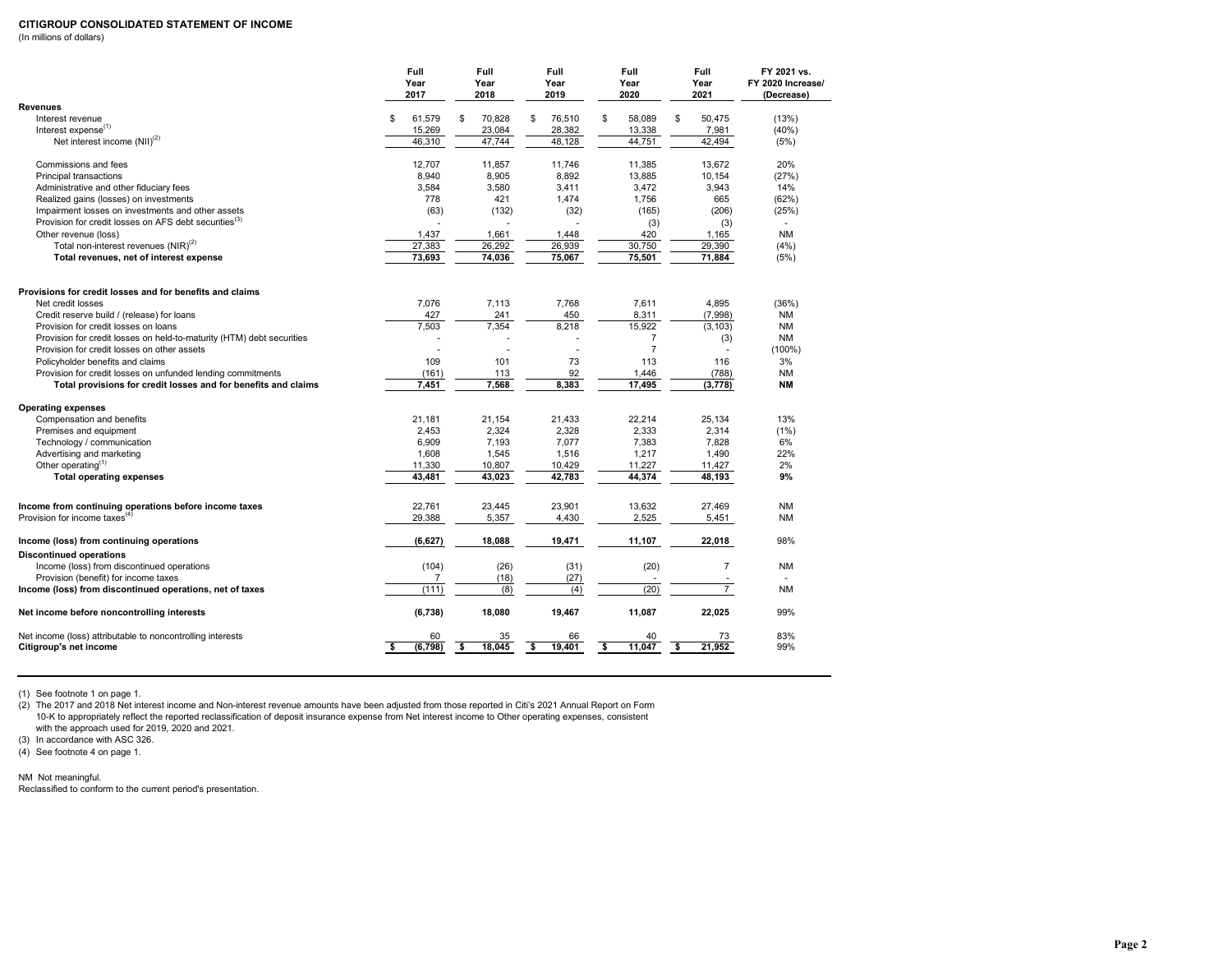#### **CITIGROUP CONSOLIDATED BALANCE SHEET**

(In millions of dollars)

|                                                                                | December 31,<br>2017 | December 31,<br>2018 |           | December 31,<br>2019 | December 31,<br>2020 |           |     | December 31,<br>2021 | 4Q21 Increase/<br>(Decrease) from<br>4Q20 |
|--------------------------------------------------------------------------------|----------------------|----------------------|-----------|----------------------|----------------------|-----------|-----|----------------------|-------------------------------------------|
| Assets                                                                         |                      |                      |           |                      |                      |           |     |                      |                                           |
| Cash and due from banks (including segregated cash and other deposits)         | \$<br>23.775         | \$                   | 23.645    | \$<br>23.967         | \$                   | 26.349    | \$  | 27.515               | 4%                                        |
| Deposits with banks, net of allowance                                          | 156.741              |                      | 164,460   | 169,952              |                      | 283,266   |     | 234,518              | (17%)                                     |
| Securities borrowed and purchased under agreements to resell, net of allowance | 232.478              |                      | 270.684   | 251.322              |                      | 294.712   |     | 327.288              | 11%                                       |
| Brokerage receivables, net of allowance                                        | 38,384               |                      | 35,450    | 39,857               |                      | 44,806    |     | 54,340               | 21%                                       |
| Trading account assets                                                         | 252,790              |                      | 256,117   | 276,140              |                      | 375,079   |     | 331,945              | $(11\%)$                                  |
| Investments                                                                    |                      |                      |           |                      |                      |           |     |                      |                                           |
| Available-for-sale debt securities, net of allowance                           | 290,725              |                      | 288,038   | 280,265              |                      | 335.084   |     | 288.522              | (14%)                                     |
| Held-to-maturity debt securities, net of allowance                             | 53,320               |                      | 63,357    | 80,775               |                      | 104,943   |     | 216,963              | NM                                        |
| <b>Equity securities</b>                                                       | 8,245                |                      | 7,212     | 7,523                |                      | 7,332     |     | 7,337                | $\sim$                                    |
| <b>Total investments</b>                                                       | 352,290              |                      | 358,607   | 368,563              |                      | 447,359   |     | 512,822              | 15%                                       |
| Loans, net of unearned income                                                  |                      |                      |           |                      |                      |           |     |                      |                                           |
| Consumer                                                                       | 382,016              |                      | 384,341   | 400,938              |                      | 386,474   |     | 376,534              | (3%)                                      |
| Corporate                                                                      | 285,018              |                      | 299,855   | 298,545              |                      | 289,409   |     | 291,233              | 1%                                        |
| Loans, net of unearned income                                                  | 667,034              |                      | 684,196   | 699,483              |                      | 675,883   |     | 667,767              | (1%)                                      |
| Allowance for credit losses on loans (ACLL)                                    | (12, 355)            |                      | (12, 315) | (12, 783)            |                      | (24, 956) |     | (16, 455)            | 34%                                       |
| Total loans, net                                                               | 654,679              |                      | 671,881   | 686,700              |                      | 650,927   |     | 651,312              |                                           |
| Goodwill                                                                       | 22,256               |                      | 22,046    | 22,126               |                      | 22,162    |     | 21,299               | (4% )                                     |
| Intangible assets (including MSRs)                                             | 5,146                |                      | 5,220     | 4,822                |                      | 4,747     |     | 4,495                | (5%)                                      |
| Other assets, net of allowance                                                 | 103,926              |                      | 109,273   | 107,709              |                      | 110,683   |     | 125,879              | 14%                                       |
| <b>Total assets</b>                                                            | \$<br>1,842,465      | \$                   | 1,917,383 | \$<br>1,951,158      | \$                   | 2,260,090 | \$  | 2,291,413            | 1%                                        |
| Liabilities                                                                    |                      |                      |           |                      |                      |           |     |                      |                                           |
| Non-interest-bearing deposits in U.S. offices                                  | \$<br>126,880        | \$                   | 105,836   | \$<br>98,811         | \$                   | 126,942   | \$  | 158.552              | 25%                                       |
| Interest-bearing deposits in U.S. offices                                      | 318,613              |                      | 361,573   | 401,418              |                      | 503,213   |     | 543,283              | 8%                                        |
| Total U.S. deposits                                                            | 445,493              |                      | 467,409   | 500,229              |                      | 630,155   |     | 701,835              | 11%                                       |
| Non-interest-bearing deposits in offices outside the U.S.                      | 87,440               |                      | 80,648    | 85,692               |                      | 100,543   |     | 97,270               | (3%)                                      |
| Interest-bearing deposits in offices outside the U.S.                          | 426,889              |                      | 465,113   | 484,669              |                      | 549,973   |     | 518,125              | (6%)                                      |
| Total international deposits                                                   | 514,329              |                      | 545,761   | 570,361              |                      | 650,516   |     | 615,395              | (5%)                                      |
| <b>Total deposits</b>                                                          | 959,822              |                      | 1,013,170 | 1,070,590            |                      | 1,280,671 |     | 1,317,230            | 3%                                        |
| Securities loaned and sold under agreements to resell                          | 156,277              |                      | 177,768   | 166,339              |                      | 199,525   |     | 191,285              | (4% )                                     |
| Brokerage payables                                                             | 61,342               |                      | 64,571    | 48,601               |                      | 50,484    |     | 61,430               | 22%                                       |
| Trading account liabilities                                                    | 125,170              |                      | 144,305   | 119,894              |                      | 168,027   |     | 161,529              | (4% )                                     |
| Short-term borrowings                                                          | 44.452               |                      | 32,346    | 45,049               |                      | 29,514    |     | 27,973               | (5%)                                      |
| Long-term debt                                                                 | 236,709              |                      | 231,999   | 248,760              |                      | 271,686   |     | 254,374              | (6%)                                      |
| Other liabilities <sup>(2)</sup>                                               | 57,021               |                      | 56,150    | 57,979               |                      | 59,983    |     | 74,920               | 25%                                       |
| <b>Total liabilities</b>                                                       | \$<br>1,640,793      | \$                   | 1,720,309 | \$<br>1,757,212      | \$                   | 2,059,890 | \$  | 2,088,741            | 1%                                        |
| Equity<br>Stockholders' equity                                                 |                      |                      |           |                      |                      |           |     |                      |                                           |
| Preferred stock                                                                | \$<br>19,253         | \$                   | 18,460    | \$<br>17,980         | \$                   | 19,480    | \$  | 18,995               | (2%)                                      |
| Common stock                                                                   | 31                   |                      | 31        | 31                   |                      | 31        |     | 31                   |                                           |
| Additional paid-in capital                                                     | 108,008              |                      | 107.922   | 107,840              |                      | 107,846   |     | 108,003              |                                           |
| Retained earnings                                                              | 138,425              |                      | 151,347   | 165,369              |                      | 168,272   |     | 184,948              | 10%                                       |
| Treasury stock, at cost                                                        | (30, 309)            |                      | (44, 370) | (61,660)             |                      | (64, 129) |     | (71, 240)            | $(11\%)$                                  |
| Accumulated other comprehensive income (loss) (AOCI) <sup>(3)</sup>            | (34, 668)            |                      | (37, 170) | (36, 318)            |                      | (32,058)  |     | (38, 765)            | (21%)                                     |
| <b>Total common equity</b>                                                     | \$<br>181,487        | \$                   | 177,760   | \$<br>175,262        | \$                   | 179,962   | \$  | 182,977              | 2%                                        |
| Total Citigroup stockholders' equity                                           | \$<br>200,740        | \$                   | 196,220   | \$<br>193,242        | \$                   | 199,442   | -\$ | 201,972              | 1%                                        |
| Noncontrolling interests                                                       | 932                  |                      | 854       | 704                  |                      | 758       |     | 700                  | (8%)                                      |
| <b>Total equity</b>                                                            | 201,672              |                      | 197,074   | 193,946              |                      | 200,200   |     | 202,672              | 1%                                        |
| <b>Total liabilities and equity</b>                                            | \$<br>1,842,465      | \$                   | 1,917,383 | \$<br>1,951,158      | \$                   | 2,260,090 |     | \$2,291,413          | 1%                                        |

(1) Not used.

(2) Includes allowance for credit losses for unfunded lending commitments.

(3) December 31, 2021 includes an approximate \$475 million (after-tax) currency translation adjustment (CTA) loss (net of hedges) associated with its consumer banking operations in Australia (see footnote 2 on page 1). The transaction generated a pretax loss on sale of approximately \$680 million upon classification to held-for-sale (\$580 million after-tax). The loss on sale primarily reflects the impact of a pretax \$625 million CTA loss (net of hedges) (\$475 million after-tax) already reflected in the Accumulated Other Comprehensive Income (AOCI) component of equity. Upon closing, the CTA-related balance will be removed from the AOCI component of equity, resulting in a neutral impact from CTA to Citi's Common Equity Tier 1 Capital.

NM Not meaningful.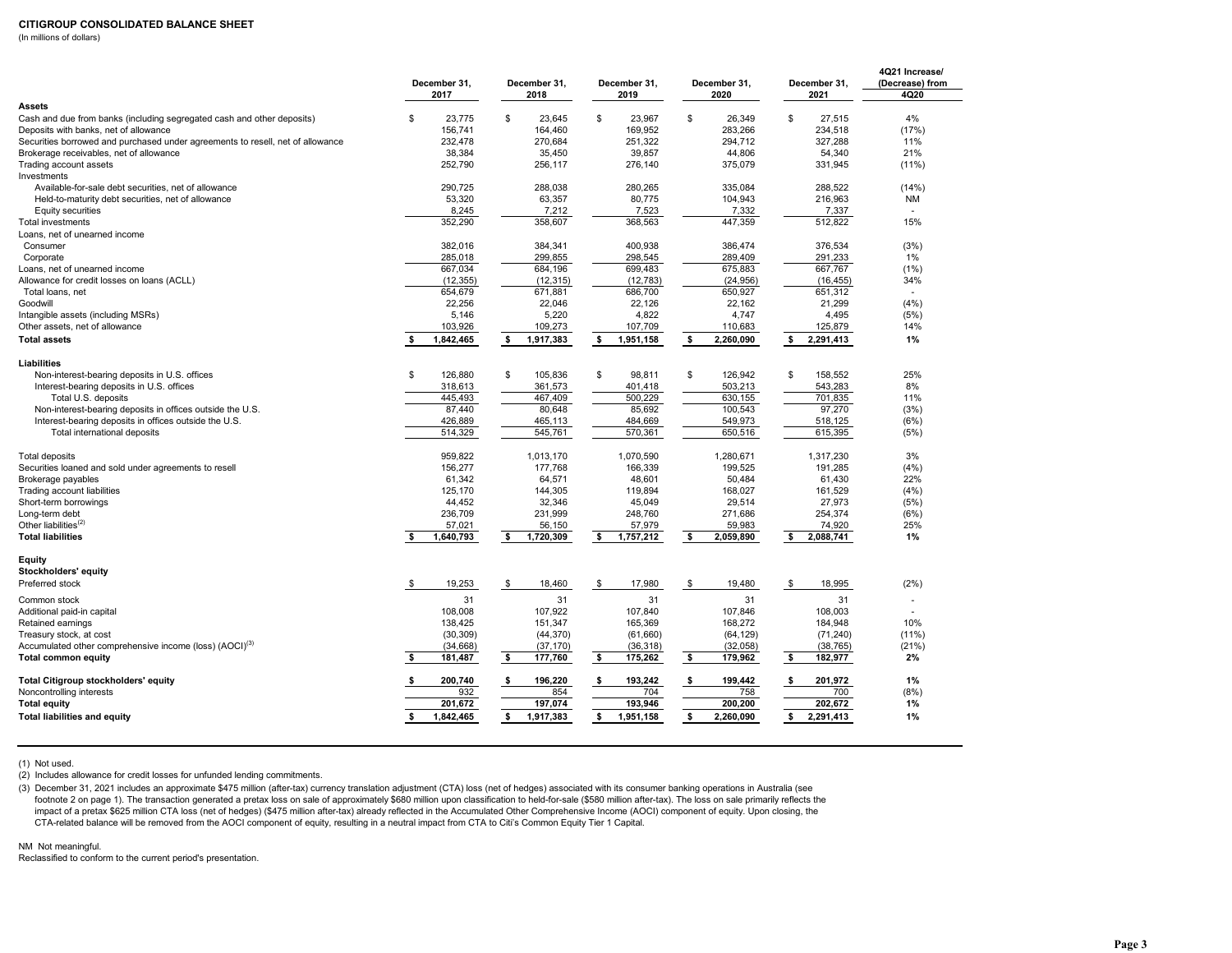### **OPERATING SEGMENT AND REPORTING UNIT DETAILS**

(In millions of dollars)

|                                                     |    | Full<br>Year<br>2017 | Full<br>Year<br>2018 |        | Full<br>Year<br>2019 |        | Full<br>Year<br>2020 |        | Full<br>Year<br>2021 |                | FY 2021 vs.<br>FY 2020 Increase/<br>(Decrease) |
|-----------------------------------------------------|----|----------------------|----------------------|--------|----------------------|--------|----------------------|--------|----------------------|----------------|------------------------------------------------|
| <b>Net Revenues</b>                                 |    |                      |                      |        |                      |        |                      |        |                      |                |                                                |
| Institutional Clients Group                         | S  | 35,258               | \$.                  | 35,463 | S                    | 36,109 | \$.                  | 41,093 | \$                   | 39,836         | (3%)                                           |
| Personal Banking and Wealth Management              |    | 25,048               |                      | 25,613 |                      | 26,214 |                      | 25,140 |                      | 23,327         | (7%)                                           |
| Legacy Franchises                                   |    | 12,704               |                      | 12,078 |                      | 11,246 |                      | 9,454  |                      | 8,251          | (13%)                                          |
| Corporate/Other                                     |    | 683                  |                      | 882    |                      | 1,498  |                      | (186)  |                      | 470            | <b>NM</b>                                      |
| <b>Total net revenues</b>                           | s  | 73,693               |                      | 74,036 |                      | 75,067 |                      | 75,501 |                      | 71,884         | (5%)                                           |
| Income from continuing operations                   |    |                      |                      |        |                      |        |                      |        |                      |                |                                                |
| Institutional Clients Group                         | S  | 8,459                | \$.                  | 11,439 | S                    | 11,666 | \$.                  | 10,811 | \$.                  | 14,308         | 32%                                            |
| Personal Banking and Wealth Management              |    | 3,243                |                      | 4,942  |                      | 5,047  |                      | 1,322  |                      | 7,734          | <b>NM</b>                                      |
| Legacy Franchises                                   |    | 1,470                |                      | 1,694  |                      | 1,580  |                      | (142)  |                      | (9)            | 94%                                            |
| Corporate/Other                                     |    | (19, 799)            |                      | 13     |                      | 1,178  |                      | (884)  |                      | (15)           | 98%                                            |
| Income from continuing operations                   | \$ | (6, 627)             |                      | 18,088 | s                    | 19,471 |                      | 11,107 | s                    | 22,018         | 98%                                            |
| <b>Discontinued operations</b>                      |    | (111)                |                      | (8)    |                      | (4)    |                      | (20)   |                      | $\overline{7}$ | <b>NM</b>                                      |
| Net income attributable to noncontrolling interests |    | 60                   |                      | 35     |                      | 66     |                      | 40     |                      | 73             | 83%                                            |
|                                                     |    |                      |                      |        |                      |        |                      |        |                      |                |                                                |
| Net income                                          | \$ | (6,798)              |                      | 18,045 |                      | 19,401 |                      | 11,047 |                      | 21,952         | 99%                                            |

NM Not meaningful.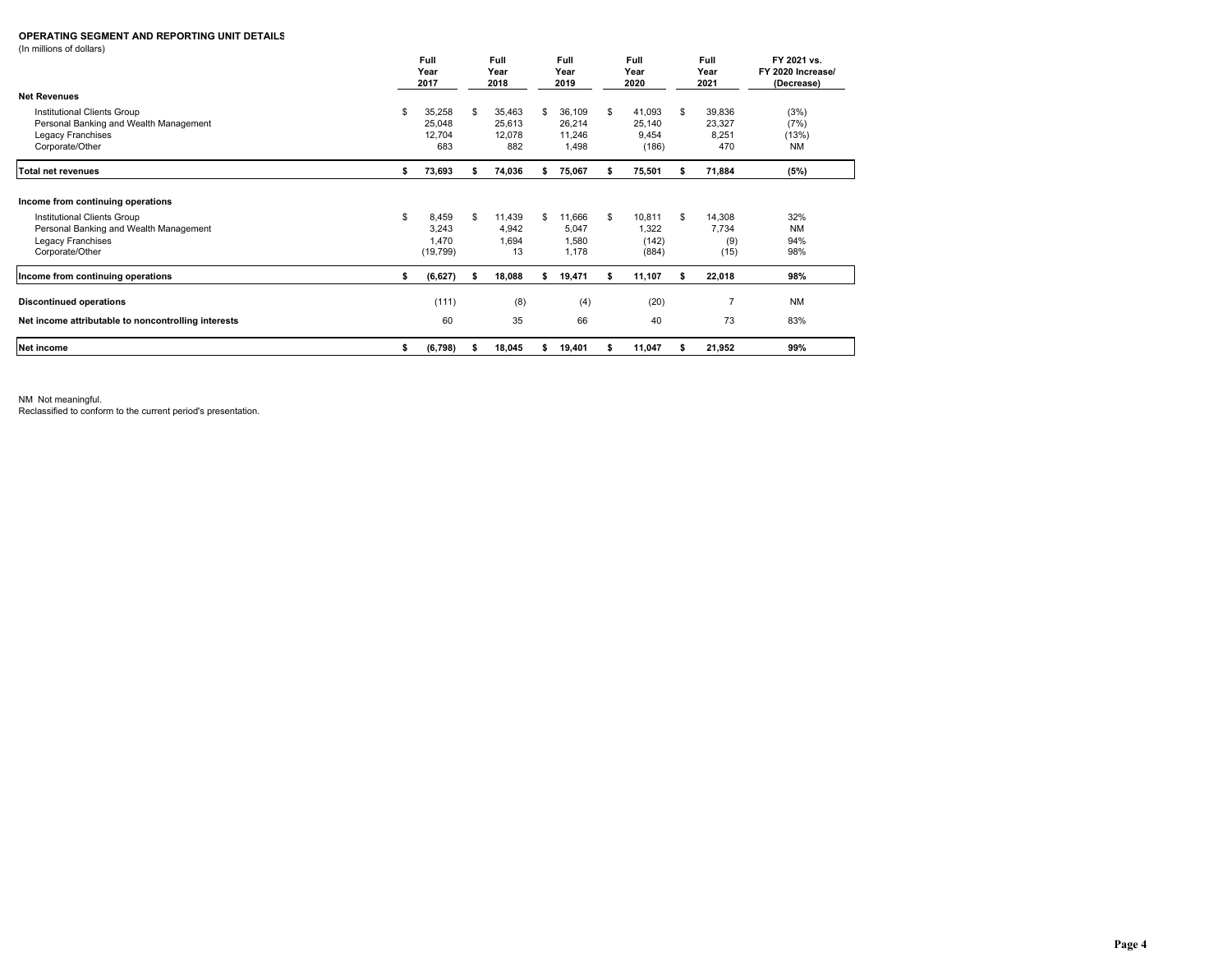#### **INSTITUTIONAL CLIENTS GROUP**

| (In millions of dollars, except as otherwise noted)                                                                                  |                      |    |                      |                      |    |                      |                                       |                                                |
|--------------------------------------------------------------------------------------------------------------------------------------|----------------------|----|----------------------|----------------------|----|----------------------|---------------------------------------|------------------------------------------------|
|                                                                                                                                      | Full<br>Year<br>2017 |    | Full<br>Year<br>2018 | Full<br>Year<br>2019 |    | Full<br>Year<br>2020 | Full<br>Year<br>2021                  | FY 2021 vs.<br>FY 2020 Increase/<br>(Decrease) |
| Commissions and fees                                                                                                                 | \$<br>4,067          | \$ | 4,220                | \$<br>4,071          | S  | 3,961                | \$<br>4,300                           | 9%                                             |
| Administration and other fiduciary fees                                                                                              | 2,283                |    | 2,310                | 2,256                |    | 2,348                | 2,693                                 | 15%                                            |
| Investment banking                                                                                                                   | 4.647                |    | 4.333                | 4.414                |    | 4.982                | 6.709                                 | 35%                                            |
| Principal transactions                                                                                                               | 7,228                |    | 8,453                | 8,256                |    | 12,916               | 9,763                                 | (24%)                                          |
| Other                                                                                                                                | 1,689                |    | 920                  | 1,814                |    | 1,136                | 1,372                                 | 21%                                            |
| Total non-interest revenue                                                                                                           | 19,914               |    | 20.236               | 20.811               |    | 25.343               | 24.837                                | (2%)                                           |
| Net interest income (including dividends)                                                                                            | 15,344               |    | 15,227               | 15,298               |    | 15,750               | 14.999                                | (5%)                                           |
| Total revenues, net of interest expense                                                                                              | 35,258               |    | 35,463               | 36,109               |    | 41,093               | 39,836                                | (3%)                                           |
| Total operating expenses                                                                                                             | 20,032               |    | 20,427               | 20,745               |    | 22,336               | 23,949                                | 7%                                             |
| Net credit losses on loans                                                                                                           | 488                  |    | 183                  | 335                  |    | 877                  | 356                                   | (59%)                                          |
| Credit reserve build / (release) for loans                                                                                           | (312)                |    | (112)                | 56<br>91             |    | 2,582                | (2,093)                               | <b>NM</b><br><b>NM</b>                         |
| Provision for credit losses on unfunded lending commitments<br>Provisions for credit losses for HTM debt securities and other assets | (165)                |    | 117                  |                      |    | 1,390<br>20          | (753)                                 | $(100\%)$                                      |
| Provision for credit losses                                                                                                          | 11                   |    | 188                  | 482                  |    | 4,869                | (2, 490)                              | <b>NM</b>                                      |
| Income from continuing operations before taxes                                                                                       | 15,215               |    | 14,848               | 14,882               |    | 13,888               | 18,377                                | 32%                                            |
| Income taxes                                                                                                                         | 6,756                |    | 3,409                | 3,216                |    | 3,077                | 4,069                                 | 32%                                            |
| Income from continuing operations                                                                                                    | 8,459                |    | 11,439               | 11,666               |    | 10,811               | 14,308                                | 32%                                            |
| Noncontrolling interests                                                                                                             | 57                   |    | 17                   | 40                   |    | 50                   | 83                                    | 66%                                            |
| Net income                                                                                                                           | 8,402<br>\$          | s  | 11,422               | \$<br>11,626         | \$ | 10,761               | \$<br>14,225                          | 32%                                            |
| EOP assets (in billions)                                                                                                             | 1.262                | Ś. | 1.325                | \$.<br>1.317         | S  | 1.592                | s<br>1.613                            | 1%                                             |
| Average assets (in billions)                                                                                                         | 1.289                |    | 1,338                | 1,377                | \$ | 1,566                | \$<br>1.669                           | 7%                                             |
| Return on average assets                                                                                                             | 0.65%                |    | 0.85%                | 0.84%                |    | 0.69%                | 0.85%                                 |                                                |
| Efficiency ratio                                                                                                                     | 57%                  |    | 58%                  | 57%                  |    | 54%                  | 60%                                   |                                                |
| <b>Revenue by Reporting Unit</b>                                                                                                     |                      |    |                      |                      |    |                      |                                       |                                                |
| Services                                                                                                                             | \$<br>12,082         | \$ | 13,059               | \$<br>13,454         | \$ | 12,726               | \$<br>12,539                          | (1%)                                           |
| Markets                                                                                                                              | 15,897               |    | 15,205               | 15,745               |    | 21,133               | 17,918                                | (15%)                                          |
| Banking                                                                                                                              | 7,279                |    | 7,199                | 6,910                |    | 7,234                | 9,379                                 | 30%                                            |
| Total revenues, net of interest expense                                                                                              | \$<br>35,258         | \$ | 35,463               | \$36,109             | \$ | 41,093               | \$<br>39,836                          | (3%)                                           |
| Revenue by region                                                                                                                    |                      |    |                      |                      |    |                      |                                       |                                                |
| North America                                                                                                                        | \$<br>13,178         | \$ | 12,030               | \$11,816             | \$ | 15,537               | \$<br>14,759                          | (5%)                                           |
| <b>EMEA</b>                                                                                                                          | 10,605               |    | 11,385               | 11,561               |    | 12,394               | 12,415                                |                                                |
| Latin America                                                                                                                        | 4,239                |    | 4,360                | 4,554                |    | 4,293                | 4,277                                 |                                                |
| Asia                                                                                                                                 | 7,236                |    | 7,688                | 8,178                |    | 8,869                | 8,385                                 | (5%)                                           |
| Total revenues, net of interest expense                                                                                              | \$<br>35,258         | \$ | 35,463               | \$<br>36,109         | \$ | 41,093               | \$<br>39,836                          | (3%)                                           |
| Income (loss) from continuing operations by region                                                                                   |                      |    |                      |                      |    |                      |                                       |                                                |
| North America                                                                                                                        | \$<br>2,024          | \$ | 3,092                | 2,850<br>\$          | \$ | 3,005                | \$<br>5,089                           | 69%                                            |
| <b>EMEA</b>                                                                                                                          | 2.682                |    | 3.734                | 3.700                |    | 3.177                | 4.203                                 | 32%                                            |
| Latin America                                                                                                                        | 1.462                |    | 1.817                | 1.904                |    | 1,349                | 2.060                                 | 53%                                            |
| Asia                                                                                                                                 | 2,291                |    | 2,796                | 3,212                |    | 3,280                | 2,956                                 | (10%)                                          |
| Income from continuing operations                                                                                                    | s<br>8.459           | \$ | 11.439               | s<br>11.666          | \$ | 10.811               | S.<br>14,308                          | 32%                                            |
|                                                                                                                                      |                      |    |                      |                      |    |                      |                                       |                                                |
| EOP loans by region (in billions)<br>North America                                                                                   | \$<br>115            | \$ | 124                  | \$<br>126            | S  | 125                  | \$<br>126                             | 1%                                             |
| <b>EMEA</b>                                                                                                                          | 67                   |    | 76                   | 77                   |    | 77                   | 76                                    | (1%)                                           |
| Latin America                                                                                                                        | 32                   |    | 33                   | 31                   |    | 26                   | 26                                    |                                                |
| Asia                                                                                                                                 | 63                   |    | 59                   | 57                   |    | 54                   | 57                                    | 6%                                             |
| Tota                                                                                                                                 | \$<br>277            | \$ | 292                  | $\frac{1}{2}$<br>291 | \$ | 282                  | $\frac{1}{2}$<br>285                  | 1%                                             |
|                                                                                                                                      |                      |    |                      |                      |    |                      |                                       |                                                |
| Average loans by region (in billions)                                                                                                |                      |    |                      |                      |    |                      |                                       |                                                |
| North America                                                                                                                        | \$<br>109            | \$ | 117                  | \$<br>126            | \$ | 131                  | \$<br>127                             | (3%)                                           |
| <b>EMEA</b>                                                                                                                          | 62                   |    | 73                   | 77                   |    | 78                   | 77                                    | (1%)                                           |
| Latin America                                                                                                                        | 33                   |    | 33                   | 32<br>59             |    | 32<br>57             | 26<br>57                              | (19%)                                          |
| Asia<br>Tota                                                                                                                         | 59<br>\$<br>263      | \$ | 64<br>287            | 294<br>\$            | \$ | 298                  | 287<br>\$                             | (4% )                                          |
|                                                                                                                                      |                      |    |                      |                      |    |                      |                                       |                                                |
| EOP deposits by region (in billions)                                                                                                 |                      |    |                      |                      |    |                      |                                       |                                                |
| North America                                                                                                                        | \$<br>264            | \$ | 286                  | \$<br>302            | \$ | 384                  | \$<br>383                             |                                                |
| <b>EMEA</b>                                                                                                                          | 154                  |    | 163                  | 167                  |    | 191                  | 193                                   | 1%                                             |
| Latin America<br>Asia                                                                                                                | 25<br>131            |    | 27<br>141            | 30<br>150            |    | 35<br>172            | 38<br>176                             | 9%<br>2%                                       |
| Tota                                                                                                                                 | $\frac{1}{2}$<br>573 | \$ | 617                  | S.<br>649            | \$ | 782                  | S.<br>789                             | 1%                                             |
|                                                                                                                                      |                      |    |                      |                      |    |                      |                                       |                                                |
| Average deposits by region (in billions)                                                                                             |                      |    |                      |                      |    |                      |                                       |                                                |
| North America                                                                                                                        | 261<br>\$            | \$ | 270                  | \$<br>298            | \$ | 391                  | \$<br>402                             | 3%                                             |
| <b>EMEA</b>                                                                                                                          | 147                  |    | 161                  | 172                  |    | 186                  | 204                                   | 10%                                            |
| Latin America                                                                                                                        | 27                   |    | 27                   | 29                   |    | 33                   | 37                                    | 12%<br>9%                                      |
| Asia<br>Total                                                                                                                        | 139<br>S<br>574      | S  | 146<br>604           | 152<br>\$<br>651     | \$ | 170<br>780           | 185<br>$\overline{\mathbf{s}}$<br>828 | 6%                                             |
|                                                                                                                                      |                      |    |                      |                      |    |                      |                                       |                                                |

NM Not meaningful.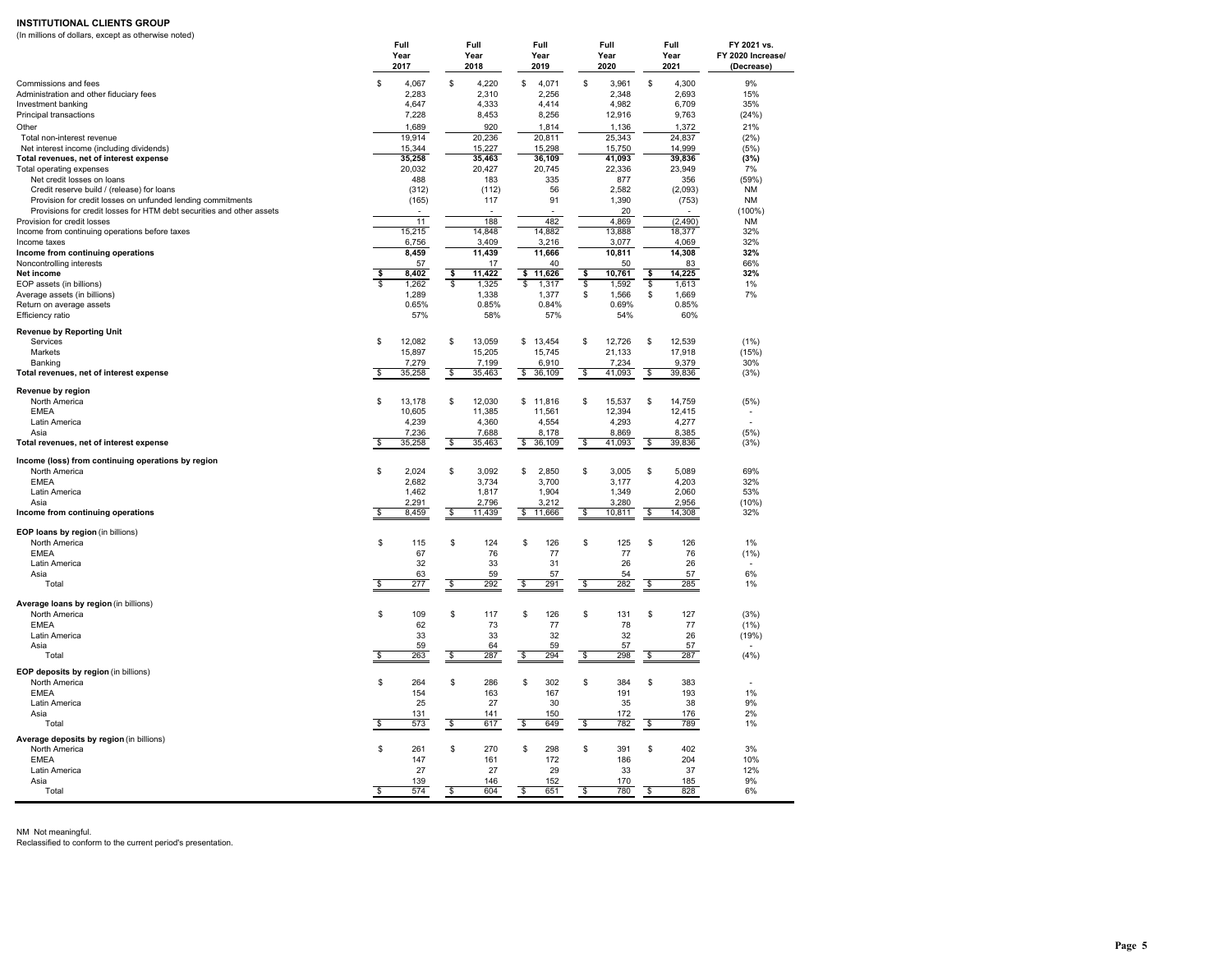### **INSTITUTIONAL CLIENTS GROUP**

### **REPORTING UNIT REVENUES**

(In millions of dollars, except as otherwise noted)

|                                                                              | Full<br>Year<br>2017 | Full<br>Year<br>2018 | Full<br>Year<br>2019 |                         | Full<br>Year<br>2020 | Full<br>Year<br>2021 | FY 2021 vs.<br>FY 2020 Increase/<br>(Decrease) |
|------------------------------------------------------------------------------|----------------------|----------------------|----------------------|-------------------------|----------------------|----------------------|------------------------------------------------|
| Services:                                                                    |                      |                      |                      |                         |                      |                      |                                                |
| Net interest income                                                          | \$<br>7,060          | \$<br>7.642          | \$<br>8.013          | \$.                     | 7.561                | \$                   | 6.552<br>(13%)                                 |
| Non-interest revenue                                                         | 5,022                | 5,417                | 5,441                |                         | 5,165                |                      | 16%<br>5,987                                   |
| <b>Total Services revenues</b>                                               | \$12,082             | \$13,059             | \$13,454             | \$                      | 12,726               | \$<br>12,539         | (1%)                                           |
| Net interest income                                                          | \$<br>6,078          | \$<br>6,473          | \$<br>6,756          | \$                      | 6,505                | \$                   | 5,665<br>(13%)                                 |
| Non-interest revenue                                                         | 3,086                | 3,323                | 3,378                |                         | 3,004                |                      | 3,509<br>17%                                   |
| <b>Treasury and Trade Solutions</b>                                          | \$<br>9,164          | \$<br>9,796          | \$10,134             | $\overline{\mathbf{s}}$ | 9,509                | \$                   | 9,174<br>(4%)                                  |
| Net interest income                                                          | \$<br>982            | \$<br>1,169          | \$<br>1.257          | \$                      | 1.056                | \$                   | 887<br>(16%)                                   |
| Non-interest revenue                                                         | 1,936                | 2,094                | 2,063                |                         | 2,161                |                      | 2,478<br>15%                                   |
| <b>Securities Services</b>                                                   | \$<br>2,918          | 3,263<br>\$          | \$<br>3,320          | \$                      | 3,217                | s                    | 3,365<br>5%                                    |
| Markets:                                                                     |                      |                      |                      |                         |                      |                      |                                                |
| Net interest income                                                          | \$<br>5.146          | \$<br>4,188          | 3,900<br>\$          | \$                      | 5,201                | \$                   | 5,203                                          |
| Non-interest revenue                                                         | 10,751               | 11,017               | 11,845               |                         | 15,932               | 12,715               | (20%)                                          |
| <b>Total Markets revenues</b>                                                | \$ 15,897            | \$15,205             | \$15,745             | \$                      | 21,133               | \$<br>17,918         | (15%)                                          |
| Fixed income markets                                                         | \$12.534             | \$11.247             | \$12.277             | S                       | 17.059               | \$<br>12.922         | (24%)                                          |
| Equity markets                                                               | 3,363                | 3,958                | 3,468                |                         | 4,074                |                      | 4,996<br>23%                                   |
| <b>Total Markets revenues</b>                                                | \$15,897             | \$15,205             | \$15,745             | \$                      | 21,133               | \$<br>17,918         | (15%)                                          |
| Rates and currencies                                                         | \$<br>8,765          | \$<br>8,336          | \$<br>9,119          | \$                      | 12,076               | \$<br>8,835          | (27%)                                          |
| Spread products / other fixed income                                         | 3,769                | 2,911                | 3,158                |                         | 4,983                |                      | 4,087<br>(18%)                                 |
| <b>Total fixed income markets revenues</b>                                   | \$12,534             | \$11,247             | \$12,277             | \$                      | 17.059               | \$<br>12,922         | (24%)                                          |
| Banking:                                                                     |                      |                      |                      |                         |                      |                      |                                                |
| Net interest income                                                          | \$<br>3.138          | \$<br>3,397          | \$<br>3,385          | \$                      | 2.988                | \$                   | 3,244<br>9%                                    |
| Non-interest revenue                                                         | 4,141                | 3,802                | 3,525                |                         | 4,246                |                      | 44%<br>6,135                                   |
| Total Banking revenues, including gain/(loss) on loan hedges                 | \$<br>7,279          | \$<br>7,199          | \$<br>6,910          | \$                      | 7,234                | \$                   | 9,379<br>30%                                   |
| Investment banking                                                           |                      |                      |                      |                         |                      |                      |                                                |
| Advisory                                                                     | \$<br>1,123          | 1,301<br>\$          | 1,259<br>S           | \$                      | 1,010                | \$                   | 78%<br>1,796                                   |
| Equity underwriting                                                          | 987                  | 840                  | 810                  |                         | 1,423                |                      | 2,249<br>58%                                   |
| Debt underwriting                                                            | 2,416                | 1,724                | 2,010                |                         | 2,173                |                      | 2,586<br>19%                                   |
| Total investment banking                                                     | 4.526                | 3.865                | 4,079                |                         | 4,606                |                      | 6,631<br>44%                                   |
| Corporate lending - excluding gain/(loss) on loan hedges <sup>(1)</sup>      | 2,886                | 3,289                | 3,263                |                         | 2,687                |                      | 7%<br>2,888                                    |
| Total Banking revenues (ex-gain/(loss) on loan hedges) <sup>(1)</sup>        | 7,412<br>\$          | s<br>7,154           | \$<br>7,342          | s                       | 7,293                | s                    | 31%<br>9,519                                   |
| Gain/(loss) on loan hedges <sup>(1)</sup>                                    | (133)                | 45                   | (432)                |                         | (59)                 |                      | (140)<br><b>NM</b>                             |
| Total Banking revenues including g/(I) on loan hedges <sup>(1)</sup>         | 7,279<br>\$          | 7,199<br>\$          | \$<br>6,910          | \$                      | 7,234                | \$                   | 30%<br>9,379                                   |
| Total ICG revenues, net of interest expense                                  | 35,258<br>\$         | \$<br>35.463         | \$36,109             | \$                      | 41.093               | \$<br>39,836         | (3%)                                           |
| Taxable-equivalent adjustments <sup>(2)</sup>                                | 756                  | 471                  | 508                  |                         | 474                  |                      | 559<br>18%                                     |
| Total ICG revenues - including taxable-equivalent adjustments <sup>(2)</sup> | \$36.014             | \$35.934             | \$36.617             | Ŝ                       | 41.567               | 40.395<br>\$         | (3%)                                           |

(1) Credit derivatives are used to economically hedge a portion of the corporate loan portfolio that includes both accrual loans and loans at fair value. Gain/(loss) on loan hedges includes the mark-to-market on the credit derivatives partially offset by the mark-to-market on the loans in the portfolio that are at fair value. Hedges on accrual loans reflect the mark-to-market on credit derivatives used to economically hedge the corporate loan accrual portfolio. The fixed premium costs of these hedges are netted against the corporate lending revenues to reflect the cost of credit protection. Citigroup's results of operations excluding the impact of

gain/(loss) on loan hedges are non-GAAP financial measures.<br>(2) Primarily relates to income tax credits related to affordable housing and alternative energy investments as well as tax exempt income from municipal bond inv

NM Not meaningful.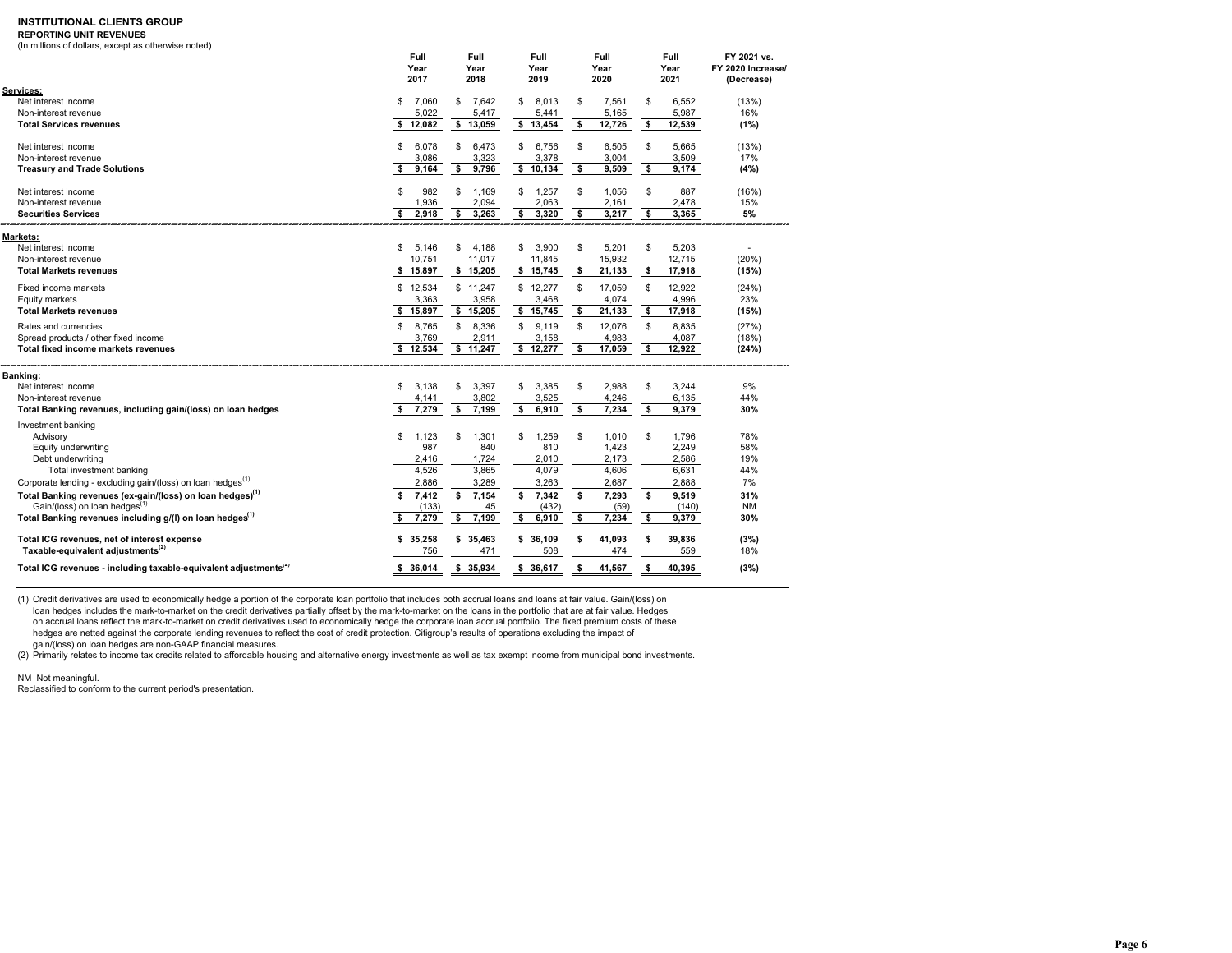### **PERSONAL BANKING AND WEALTH MANAGEMENT**

(In millions of dollars, except as otherwise noted)

|                                                                |                         | Full<br>Year<br>2017 |               | Full<br>Year<br>2018 |              | Full<br>Year<br>2019 |                         | Full<br>Year<br>2020 |                    | Full<br>Year<br>2021 | FY 2021 vs.<br>FY 2020 Increase/<br>(Decrease) |
|----------------------------------------------------------------|-------------------------|----------------------|---------------|----------------------|--------------|----------------------|-------------------------|----------------------|--------------------|----------------------|------------------------------------------------|
| Net interest income                                            | \$                      | 21,505               | \$            | 22,436               | \$           | 23,323               | \$                      | 22,326               | \$                 | 20,646               | (8%)                                           |
| Non-interest revenue                                           |                         | 3,543                |               | 3,177                |              | 2,891                |                         | 2,814                |                    | 2,681                | (5%)                                           |
| Total revenues, net of interest expense                        |                         | 25,048               |               | 25,613               |              | 26,214               |                         | 25,140               |                    | 23,327               | (7%)                                           |
| Total operating expenses                                       |                         | 13.078               |               | 13,575               |              | 13,561               |                         | 13,599               |                    | 14,610               | 7%                                             |
| Net credit losses on loans                                     |                         | 4,814                |               | 5,207                |              | 5,744                |                         | 5,229                |                    | 3,061                | (41%)                                          |
| Credit reserve build / (release) for loans                     |                         | 938                  |               | 458                  |              | 462                  |                         | 4,613                |                    | (4, 284)             | <b>NM</b>                                      |
| Provision for credit losses on unfunded lending commitments    |                         | $\overline{4}$       |               | (2)                  |              | 8                    |                         | 26                   |                    | (16)                 | <b>NM</b>                                      |
| Provisions for benefits and claims, and other assets           |                         | 29                   |               | 20                   |              | 18                   |                         | 17                   |                    | 15                   | (12%)                                          |
| Provisions for credit losses and for benefits and claims (PBC) |                         | 5.785                |               | 5,683                |              | 6.232                |                         | 9.885                |                    | (1,224)              | <b>NM</b>                                      |
| Income (loss) from continuing operations before taxes          |                         | 6,185                |               | 6,355                |              | 6,421                |                         | 1,656                |                    | 9,941                | <b>NM</b>                                      |
| Income taxes (benefits)                                        |                         | 2.942                |               | 1,413                |              | 1,374                |                         | 334                  |                    | 2,207                | <b>NM</b>                                      |
| Income (loss) from continuing operations                       |                         | 3,243                |               | 4,942                |              | 5,047                |                         | 1,322                |                    | 7,734                | <b>NM</b>                                      |
| Noncontrolling interests                                       |                         |                      |               |                      |              |                      |                         |                      |                    |                      | $\overline{a}$                                 |
| Net income (loss)                                              | \$                      | 3,243                | \$            | 4,942                | \$           | 5,047                | \$                      | 1,322                | \$                 | 7,734                | ΝM                                             |
| EOP assets (in billions)                                       | \$.                     | 389                  | \$            | 389                  | \$           | 417                  | \$                      | 453                  | \$                 | 464                  | 2%                                             |
| Average assets (in billions)                                   |                         | 374                  |               | 375                  |              | 390                  |                         | 454                  |                    | 467                  | 3%                                             |
| Return on average assets                                       |                         | 0.87%                |               | 1.32%                |              | 1.29%                |                         | 0.29%                |                    | 1.66%                |                                                |
| Efficiency ratio                                               |                         | 52%                  |               | 53%                  |              | 52%                  |                         | 54%                  |                    | 63%                  |                                                |
| <b>Revenue by Reporting Unit</b>                               |                         |                      |               |                      |              |                      |                         |                      |                    |                      |                                                |
| <b>Branded Cards</b>                                           | \$                      | 8,623                | \$            | 8,668                | \$           | 9.185                | \$                      | 8,799                | \$                 | 8,190                | (7%)                                           |
| <b>Retail Services Cards</b>                                   |                         | 6,460                |               | 6,630                |              | 6,716                |                         | 5,965                |                    | 5,082                | (15%)                                          |
| Retail Banking                                                 |                         | 2,950                |               | 2,879                |              | 2,776                |                         | 2,790                |                    | 2,506                | (10%)                                          |
| U.S. Personal Banking                                          |                         | 18,033               |               | 18,177               |              | 18,677               |                         | 17,554               |                    | 15,778               | (10%)                                          |
| Global Wealth Management                                       |                         | 7,015                |               | 7,436                |              | 7,537                |                         | 7,586                |                    | 7,549                | $\blacksquare$                                 |
| Total                                                          | S                       | 25,048               | \$            | 25,613               | \$           | 26,214               | \$                      | 25,140               | \$                 | 23,327               | (7%)                                           |
| EOP loans by Reporting Unit (in billions)                      |                         |                      |               |                      |              |                      |                         |                      |                    |                      |                                                |
| U.S. Personal Banking                                          | \$                      | 178                  | \$            | 182                  | \$           | 187                  | \$                      | 168                  | \$                 | 167                  | $(1\%)$                                        |
| Global Wealth Management                                       |                         | 108                  |               | 116                  |              | 132                  |                         | 141                  |                    | 151                  | 7%                                             |
| Total                                                          | $\overline{\mathbb{S}}$ | 286                  | $\mathbf{\$}$ | 298                  | s,           | 319                  | $\overline{\mathbb{S}}$ | 309                  | $\mathbf{\hat{s}}$ | 318                  | 3%                                             |
| Average loans by Reporting Unit (in billions)                  |                         |                      |               |                      |              |                      |                         |                      |                    |                      |                                                |
| U.S. Personal Banking                                          | \$                      | 169                  | \$            | 173                  | S            | 177                  | S                       | 169                  | \$                 | 159                  | (6%)                                           |
| Global Wealth Management                                       |                         | 101                  |               | 112                  |              | 123                  |                         | 135                  |                    | 148                  | 10%                                            |
| Total                                                          | \$                      | 270                  | \$            | 285                  | \$           | 300                  | \$                      | 304                  | \$                 | 307                  | 1%                                             |
| EOP deposits by Reporting Unit (in billions)                   |                         |                      |               |                      |              |                      |                         |                      |                    |                      |                                                |
| U.S. Personal Banking                                          | \$                      | 80                   | \$            | 80                   | \$           | 86                   | \$                      | 108                  | \$                 | 117                  | 8%                                             |
| Global Wealth Management                                       |                         | 219                  |               | 227                  |              | 245                  |                         | 289                  |                    | 329                  | 14%                                            |
| Total                                                          | s,                      | 299                  | \$            | 307                  | $\mathbb{S}$ | 331                  | \$                      | 397                  | \$                 | 446                  | 12%                                            |
| Average deposits by Reporting Unit (in billions)               |                         |                      |               |                      |              |                      |                         |                      | \$                 |                      |                                                |
| U.S. Personal Banking                                          | \$                      | 80                   | \$            | 78                   | \$           | 82                   | \$                      | 97                   |                    | 112                  | 15%                                            |
| Global Wealth Management                                       |                         | 215                  |               | 217                  |              | 231                  |                         | 261                  |                    | 305                  | 17%                                            |
| Total                                                          | $\mathsf{s}$            | 295                  | \$            | 295                  | \$           | 313                  | \$                      | 358                  | $\mathfrak s$      | 417                  | 16%                                            |

NM Not meaningful.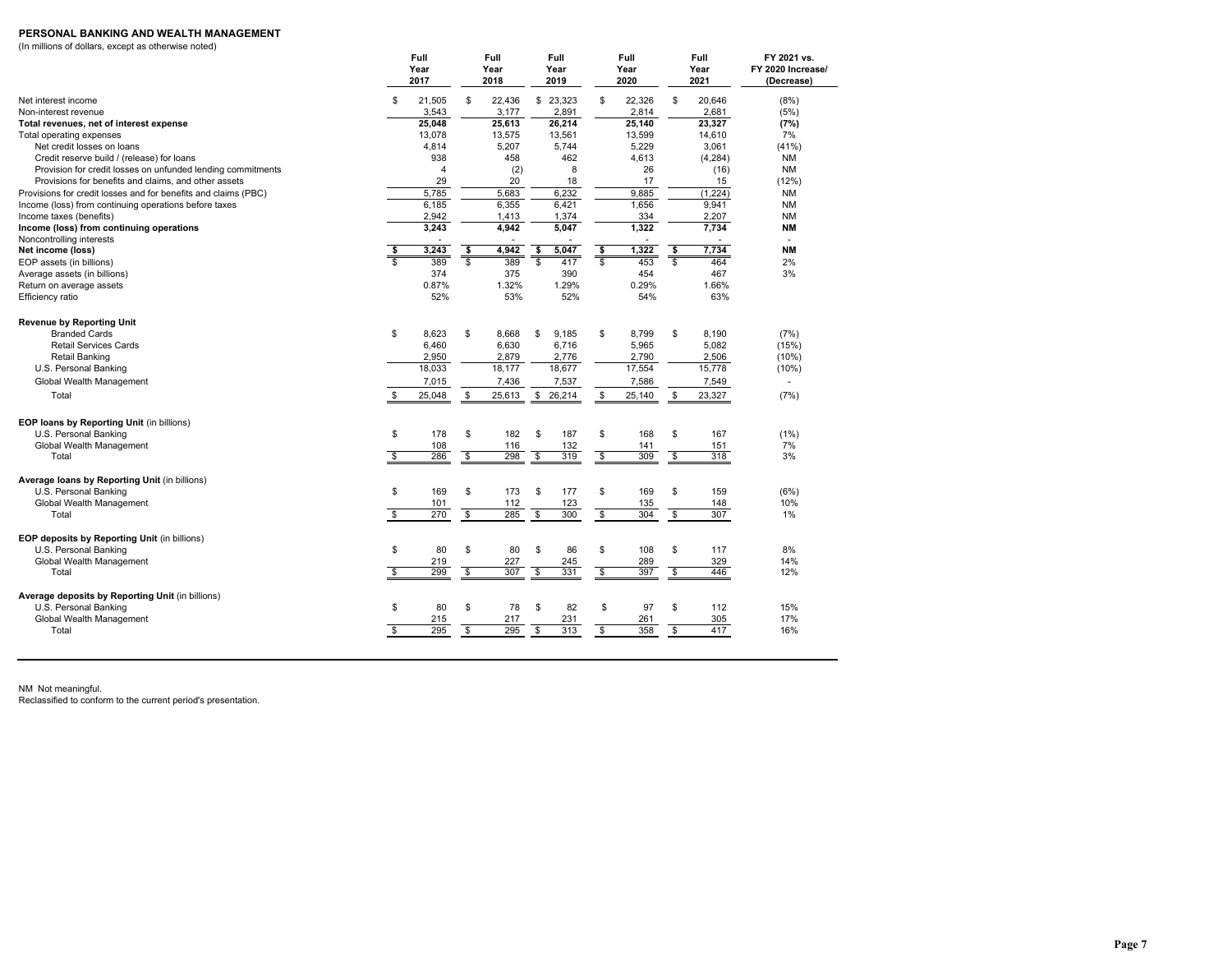# **LEGACY FRANCHISES(1)**

(In millions of dollars, except as otherwise noted)

|                                                                          | Full<br>Year<br>2017 |        | Full<br>Year<br>2018 |        | Full<br>Year<br>2019 | Full<br>Year<br>2020 | Full<br>Year<br>2021 | FY 2021 vs.<br>FY 2020 Increase/<br>(Decrease) |
|--------------------------------------------------------------------------|----------------------|--------|----------------------|--------|----------------------|----------------------|----------------------|------------------------------------------------|
| Net interest income                                                      | \$                   | 8,692  |                      | 8,487  | \$7,894              | \$<br>6,973          | \$<br>6,250          | (10%)                                          |
| Non-interest revenue <sup>(2)</sup>                                      |                      | 4,012  |                      | 3,591  | 3,352                | 2,481                | 2,001                | (19%)                                          |
| Total revenues, net of interest expense                                  |                      | 12,704 |                      | 12,078 | 11,246               | 9,454                | 8,251                | (13%)                                          |
| Total operating expenses <sup>(3)</sup>                                  |                      | 8,918  |                      | 8,012  | 7,363                | 6,890                | 8,259                | 20%                                            |
| Net credit losses on loans                                               |                      | 1.774  |                      | 1.723  | 1,689                | 1,505                | 1.478                | (2%)                                           |
| Credit reserve build / (release) for loans                               |                      | (199)  |                      | (105)  | (68)                 | 1,116                | (1,621)              | <b>NM</b>                                      |
| Provision for credit losses on unfunded lending commitments              |                      |        |                      | (2)    | (7)                  | 30                   | (19)                 | <b>NM</b>                                      |
| Provisions for benefits and claims, HTM debt securities and other assets |                      | 80     |                      | 81     | 55                   | 88                   | 100                  | 14%                                            |
| Provisions for credit losses and for benefits and claims (PBC)           |                      | 1,655  |                      | 1,697  | 1,669                | 2,739                | (62)                 | <b>NM</b>                                      |
| Income from continuing operations before taxes                           |                      | 2,131  |                      | 2,369  | 2,214                | (175)                | 54                   | <b>NM</b>                                      |
| Income taxes (benefits)                                                  |                      | 661    |                      | 675    | 634                  | (33)                 | 63                   | <b>NM</b>                                      |
| Income from continuing operations                                        |                      | 1,470  |                      | 1,694  | 1,580                | (142)                | (9)                  | 94%                                            |
| Noncontrolling interests                                                 |                      | 32     |                      | 24     | 28                   | (6)                  | (10)                 | (67%)                                          |
| Net income                                                               |                      | 1,438  | \$                   | 1,670  | \$1,552              | \$<br>(136)          | \$                   | 101%                                           |
| EOP assets (in billions)                                                 |                      | 145    | \$                   | 133    | 136<br>\$.           | \$<br>131            | \$<br>125            | (5%)                                           |
| Average assets (in billions)                                             |                      | 156    |                      | 140    | 134                  | 128                  | 127                  | (1%)                                           |
| Return on average assets                                                 |                      | 0.92%  |                      | 1.19%  | 1.16%                | $(0.11\%)$           | 0.00%                |                                                |
| Efficiency ratio                                                         |                      | 70%    |                      | 66%    | 65%                  | 73%                  | 100%                 |                                                |
| Revenue by Reporting Unit and component                                  |                      |        |                      |        |                      |                      |                      |                                                |
| Asia consumer                                                            | \$                   | 4.858  | \$                   | 4,908  | \$4,915              | \$<br>4,311          | \$<br>3.405          | (21%)                                          |
| Mexico consumer, small business & middle market banking                  |                      | 5.303  |                      | 5.837  | 5,808                | 4,885                | 4.651                | (5%)                                           |
| Legacy Holdings Assets                                                   |                      | 2.543  |                      | 1.333  | 523                  | 258                  | 195                  | (24%)                                          |
| Total                                                                    |                      | 12,704 |                      | 12,078 | \$11,246             | \$<br>9,454          | 8,251                | (13%)                                          |

(1) Legacy Franchises includes Asia Consumer, which includes the operations of the Asia exit countries, including certain EMEA countries, Mexico Consumer, Mexico

Small Business & Middle-Market Banking, as well as certain North America Legacy Holdings assets (consumer loan portfolios and other legacy assets).

(2) See footnote 2 on page 1.

(3) See footnote 3 on page 1.

NM Not meaningful. Reclassified to conform to the current period's presentation.